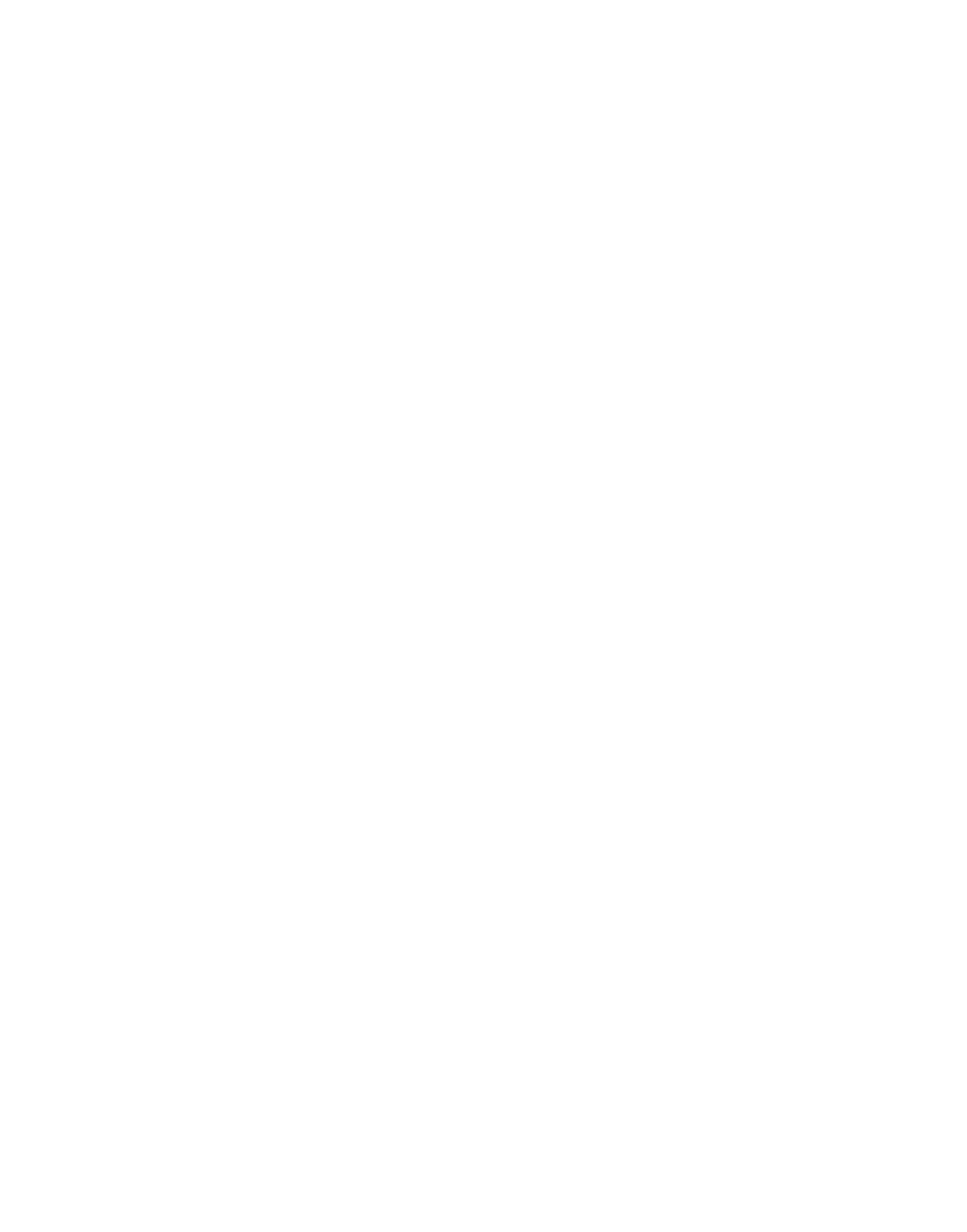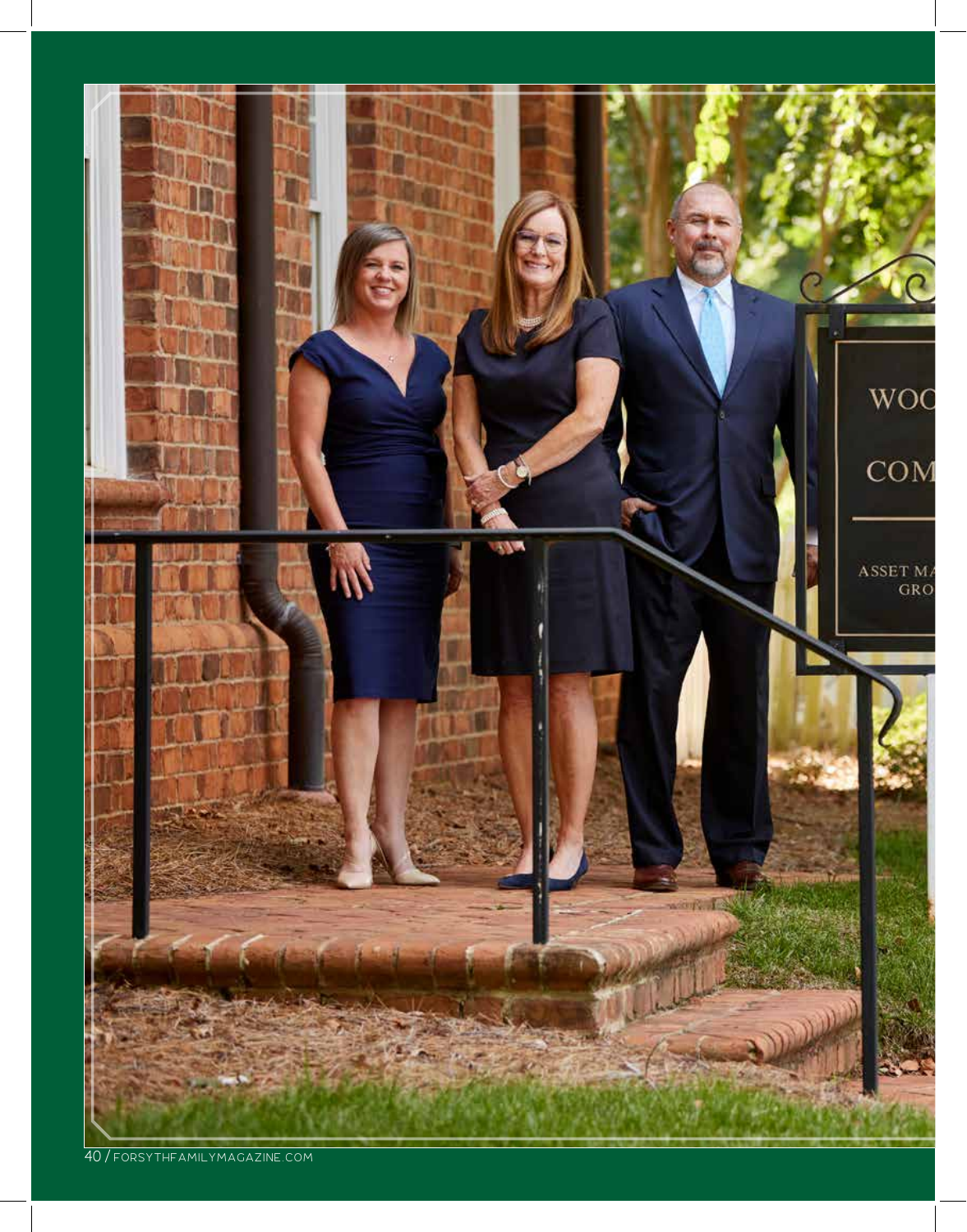**ODARD**  $\alpha$ **APANY** 

**IANAGEMENT** OUP, INC.

## WOODARD & COMPANY Asset Management Group

**Why Quality and Diversification Matters to Investors**

*BY DENISE HEIDEL*

*Woodard & Company's "golden rule" sums up their philosophy of how they do business— "Always buy quality and diversify." ™*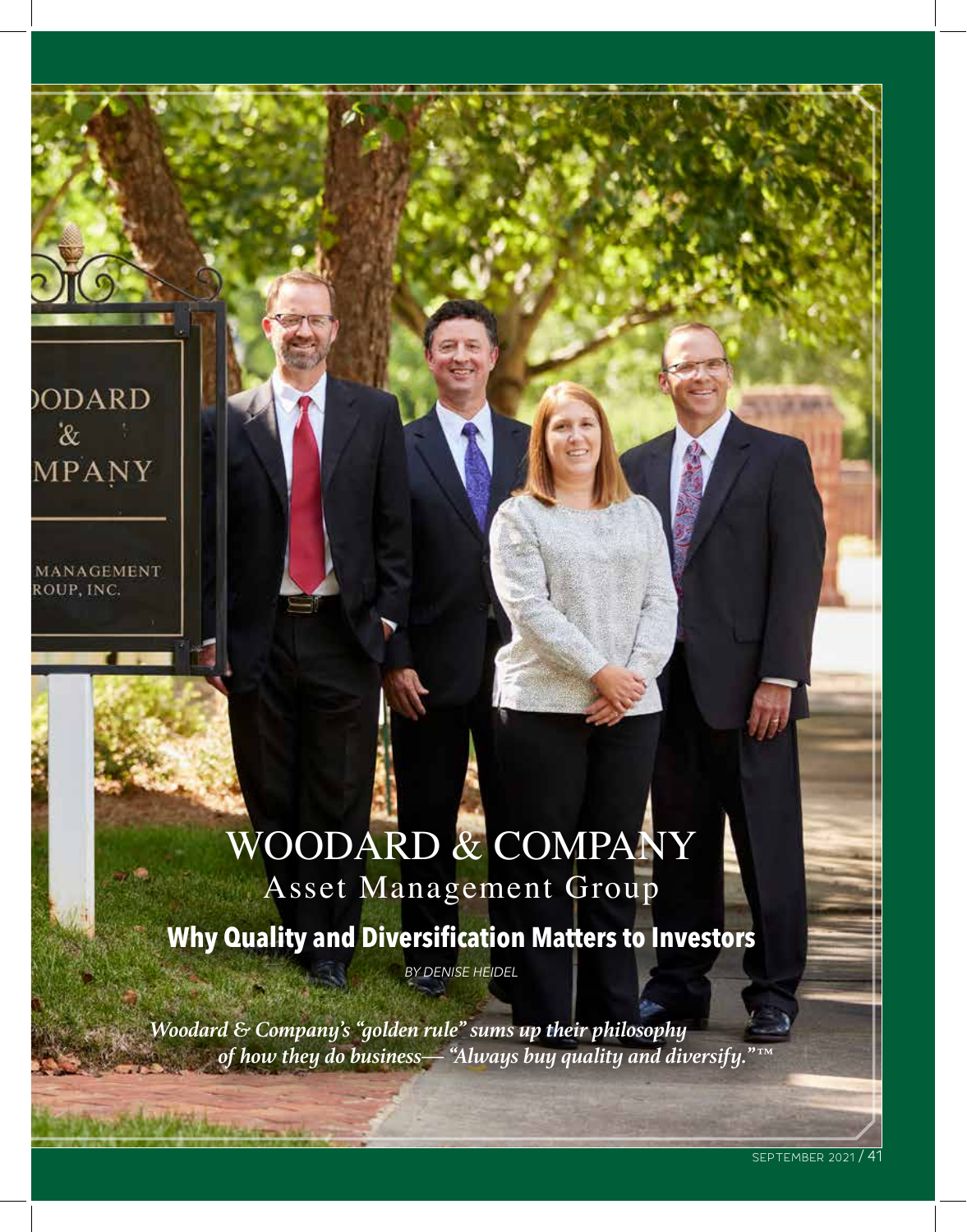fundamental premise for investment is trademarked and is foundational to the way Woodard & Company has operated since 1985. A registered investment advisory firm, Woodard & Company Asset Management Group, Inc., is led by John Woodard. As fiduciaries, he and his team offer fee-only discretionary investment portfolio management. Together, they bring decades of expertise to their clients, who have entrusted them with the management of their assets. "Our approach," said John, "is summed up by our fundamental premise—"Always buy quality and diversify," which means applying an investment discipline incorporating quality investments that are diversified, based on the client's objectives and risk tolerance in the context of the timeliness of the underlying economic circumstances and opportunities.

So, what does it mean to "Always buy quality and diversify?"

Relative to their stock portfolio, John explained, "Let's start with quality. Quality matters. It matters in everything, from what we eat, what we wear, and most definitely to how we invest our money." In their stock portfolio called "Market Leaders," for example, the team looks for quality investments which are generally industry leaders. If a company is the leader of a specific industry group, they typically are able to recruit and retain the best and brightest management, and generally these stocks have strong balance sheets, A healthy balance sheet typically gives them the resources for R&D, acquisitions, and the opportunity for expansion, both domestically and overseas. In the stock portfolio they manage, the securities they look for are blue-chips with long-term records for outstanding performance. When managing assets, they want to select the best quality for their core holdings.

"When we utilize high-quality investments" continued John, "we typically reduce the overall risk; we know of the investments' past performance and expectations for the future, and that helps as useful information from which to build our financial framework. It's all about making informed decisions."

John continued, "We take the approach in our investments of a principled, disciplined strategy. This method has served us well as we work together in a team-focused environment. We're collectively looking for the good for our clients. We all have a vested interest in their financial success. That starts with quality from our investment choices and is manifested through the quality service our team is committed to giving with every client."

The Woodard & Company motto also emphasizes the importance of diversifying. "We know it's never a good idea to put all the eggs in one basket. For example—if all your investments are concentrated in one industry or one individual company, it may work out for you, but it can also be a complete disaster. In our stock portfolio, for example, we are generally 'sector-neutral' to the S&P500, which means a certain percentage of the portfolio, relative to the weighting in the S&P500 Index weighting, is invested in, for example, financials, technology, healthcare, etc. Diversifying among various sectors can compensate for underperformance of certain asset classes, sectors, or industries. Appropriate diversification actually lowers the overall risk of investment, because diversification generally enables portfolios to overcome a variety of economic conditions and timeframes."



John went on to say, "Just as our investments are chosen based on quality, we also choose our diversification based on defined disciplines, portfolio theory, and what we perceive as optimal potential for achievement. With diversification, over the long-term we feel we can manage the risks based on our client's expectations. We can be either aggressive or conservative."

"We are fiduciaries, which means we hold the client's interests first. The client gives us an overview of their objectives, needs, resources, and risk parameters, and based on that information, we act upon a continuous and discretionary basis to invest and manage their assets. Woodard and Company does not sell or broker any investments—we are fee-only. Therefore, as fiduciaries we are on the same side of the table as our clients, always acting in their best interests. Our clients appreciate being able to turn over their investment portfolio to a trusted source, which to a great extent eliminates the worry and concern of making day-to-day investment decisions."

"The biggest part of the equation, though," John concluded, "is that we will always hold the clients' interests first. I really can't emphasize that enough. Our success starts with their success, and to that point, we are committed to doing what is best for our clients. Our clients have entrusted us with assets approaching \$1 billion; we have managed investment portfolios since 1985, and we don't take that trust for granted."